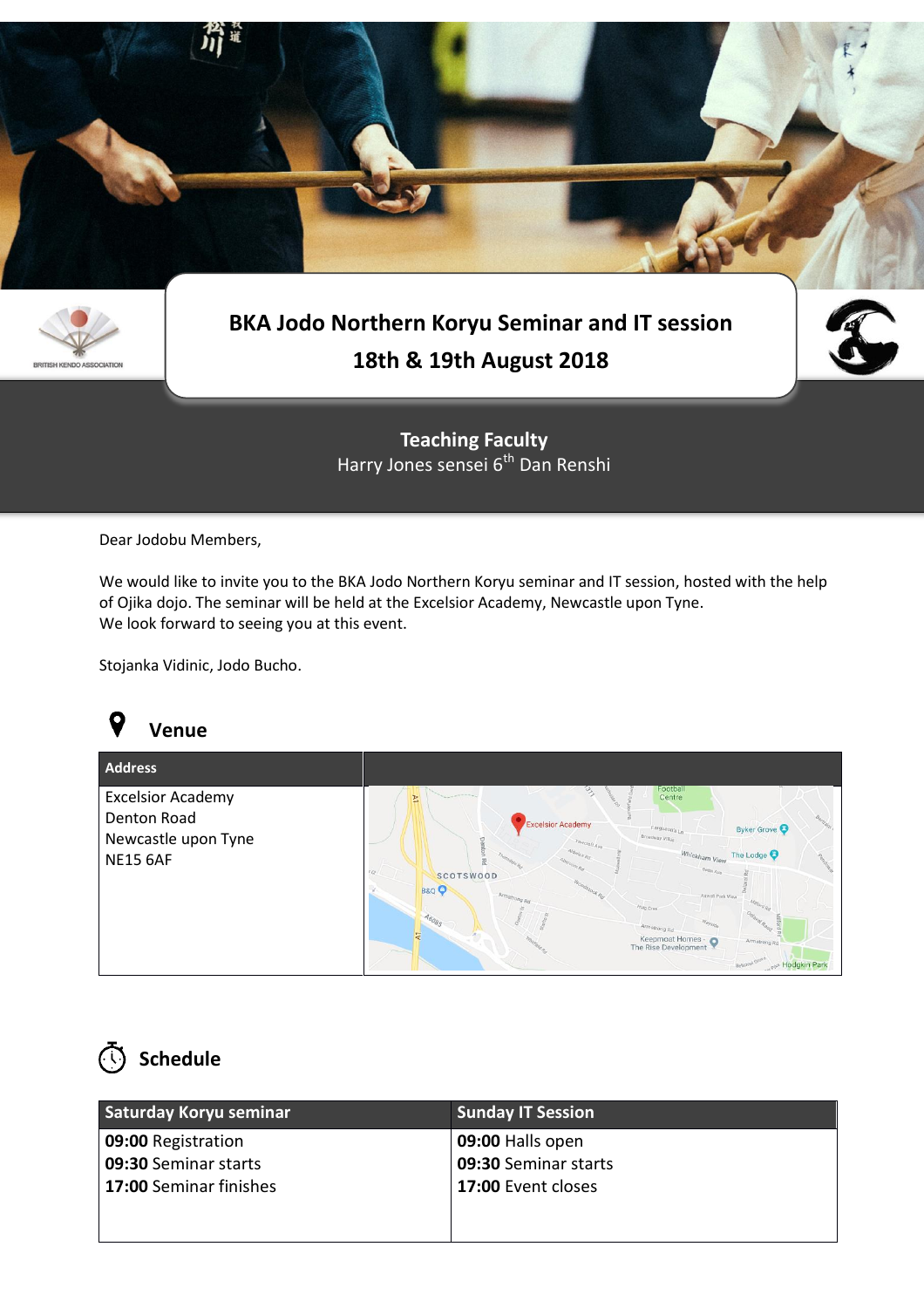#### **Car parking**

There is plenty of free car parking available at the Excelsior Academy



**Access by car**:

**From South**: follow M1 , A1(M) and A1 before following the A186, A191 (Denton Rd) and Woodstock Road the venue.

**From the North**: follow either the A1 southbound, A186, A191 (Denton Rd) and Woodstock Road the venue. OR South on the A68 / A69 and then A186 before taking Denton Road (A191) to Woodstock road and the venue.

**Access by Train**/Bus: Nearest station is Newcastle. Buses are available with a total 17 minute jouney time including about 3 minutes walking from bus stop to the venue: https://goo.gl/maps/KtWthdEeJe62

**Access by plane**: Nearest Airport is Newcastle International – There a variety of buses to the train station /city centre where you can catch a connection to the venue



| We are providing a discount for those | <b>Type</b>             | <b>Early Booking</b><br>(Up to $1st$ August) | Late<br><b>Booking</b> |
|---------------------------------------|-------------------------|----------------------------------------------|------------------------|
| that booking by                       | Full member 1 day       | £30                                          | £35                    |
| Ast Aug                               | Full member IT session  | £15                                          | £15                    |
|                                       | Concessionary member 1  | £20                                          | £25                    |
|                                       | day                     |                                              |                        |
|                                       | Concessionary member IT | £7.50                                        | £7.50                  |
|                                       | session                 |                                              |                        |

## **Catering Details**

Please bring a packed lunch. There will be tea and coffee on site.

#### **Manuel Accomodation**

**Please find a selection of hotels following the link below. <https://www.google.co.uk/maps/search/bed+and+breakfast/@54.9691136,-1.6866164,13z>**

Please note, our local guide advises sticking to city centre hotels or those in the Metro Centre area although this is technically in Gateshead.